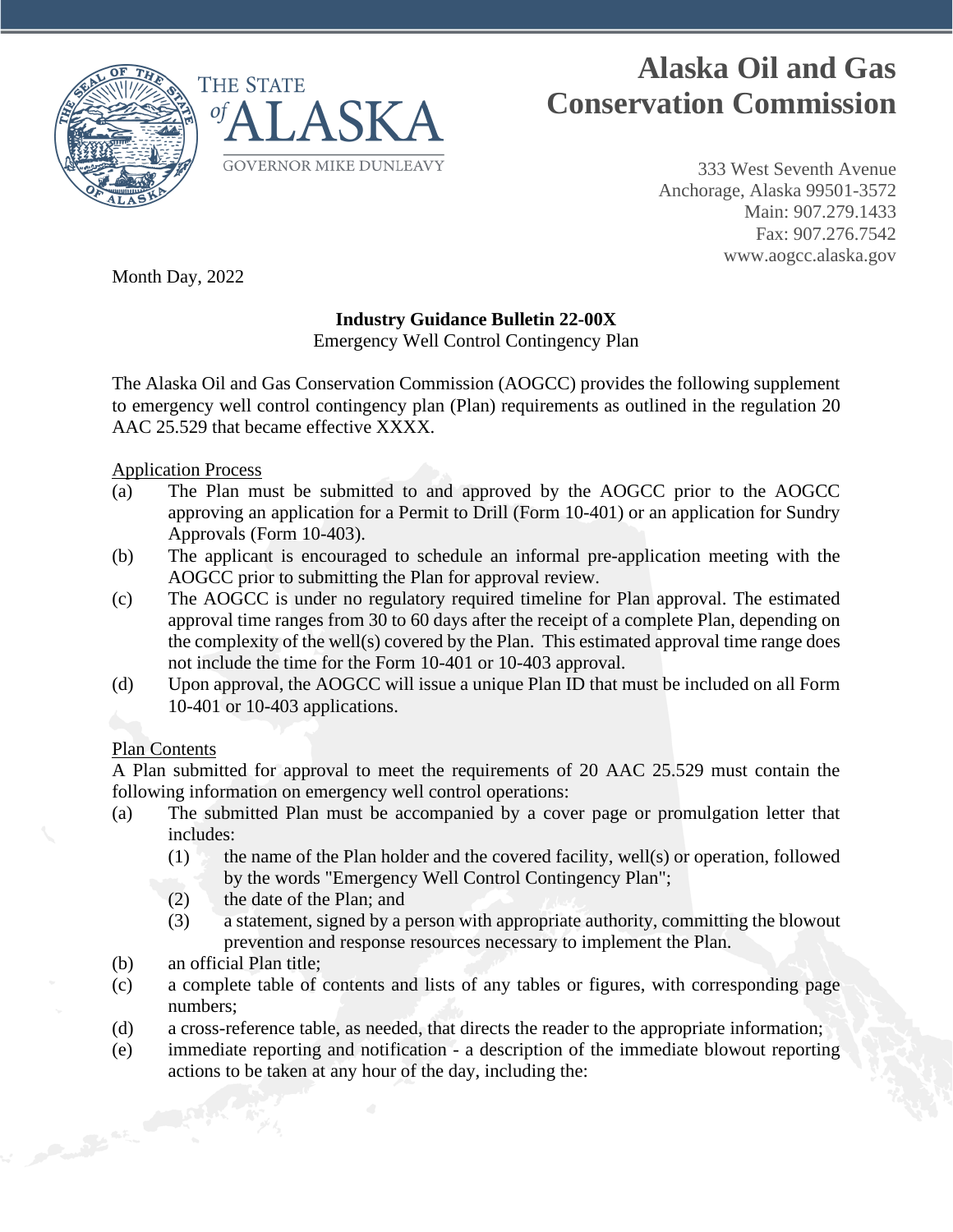- (1) title and telephone number of facility personnel responsible for making the notification; and
- (2) government agency telephone contact numbers for the purposes of notification if a well control incident occurs;
- (f) safety based on applicable safety standards, a description of the steps necessary to develop an incident-specific safety Plan to implement well control procedures;
- (g) communications a description of field communications procedures;
- (h) facility diagrams detailing the pad and a well diagram. The Plan diagram of the facility or operation should be sufficient for reference in conducting emergency well control operations, with staging locations for well control equipment and other features pertinent to the Plan clearly marked, and include surrounding topography, roads, air transportation and other transportation access, location and bathymetry of adjacent water bodies, mooring areas, oil transfer locations, pipelines, and control stations, and a representation of the distance and gradients for well control operations located on land, by topographic map, aerial photographs, or other means;
- (i) procedures to regain control of an uncontrolled flow of oil, gas, drilling mud and any other substances from an exploration or production well to the surface and stop surface discharge within 15-days, including:
	- (1) conditions that activate primary and secondary prevention measures;
	- (2) site-specific procedures, methods, equipment, personnel, logistics, and time frames that will be employed to control a well and stop surface discharge within 15 days;
	- (3) additional intervention strategies where applicable to account for potential variations in operating and seasonal conditions. Intervention strategies must include:
		- (A) Description and discussion of applicability of:
			- (i) dynamic surface control response(s);
			- (ii) surface/subsurface intervention plan(s);
			- (iii) well capping plan(s); and
			- (iv) preliminary relief well planning, including:
				- a. identification of a minimum of two suitable locations for drilling a relief well; and
				- b. an overview of appropriate drilling rigs that could potentially be mobilized, rig ownership, seasonal commitments and availability, and the rig staging or normal operating location(s);
		- (B) a description of methods to prevent or control a potential fire hazard;
		- (C) a discussion on any operating limitations that might be encountered that could render the blowout planning ineffective; the discussion must address:
			- (i) weather, including wind, visibility, precipitation and temperature;
			- (ii) sea states, tides, and currents;
			- (iii) ice and debris presence;
			- (iv) hours of daylight; and
			- (v) other known conditions (environmental or otherwise) that might influence the efficiency of the intervention equipment or the overall effectiveness of the intervention effort;
- (j) management structure for the activation of emergency well control procedures, including command system details to address the following: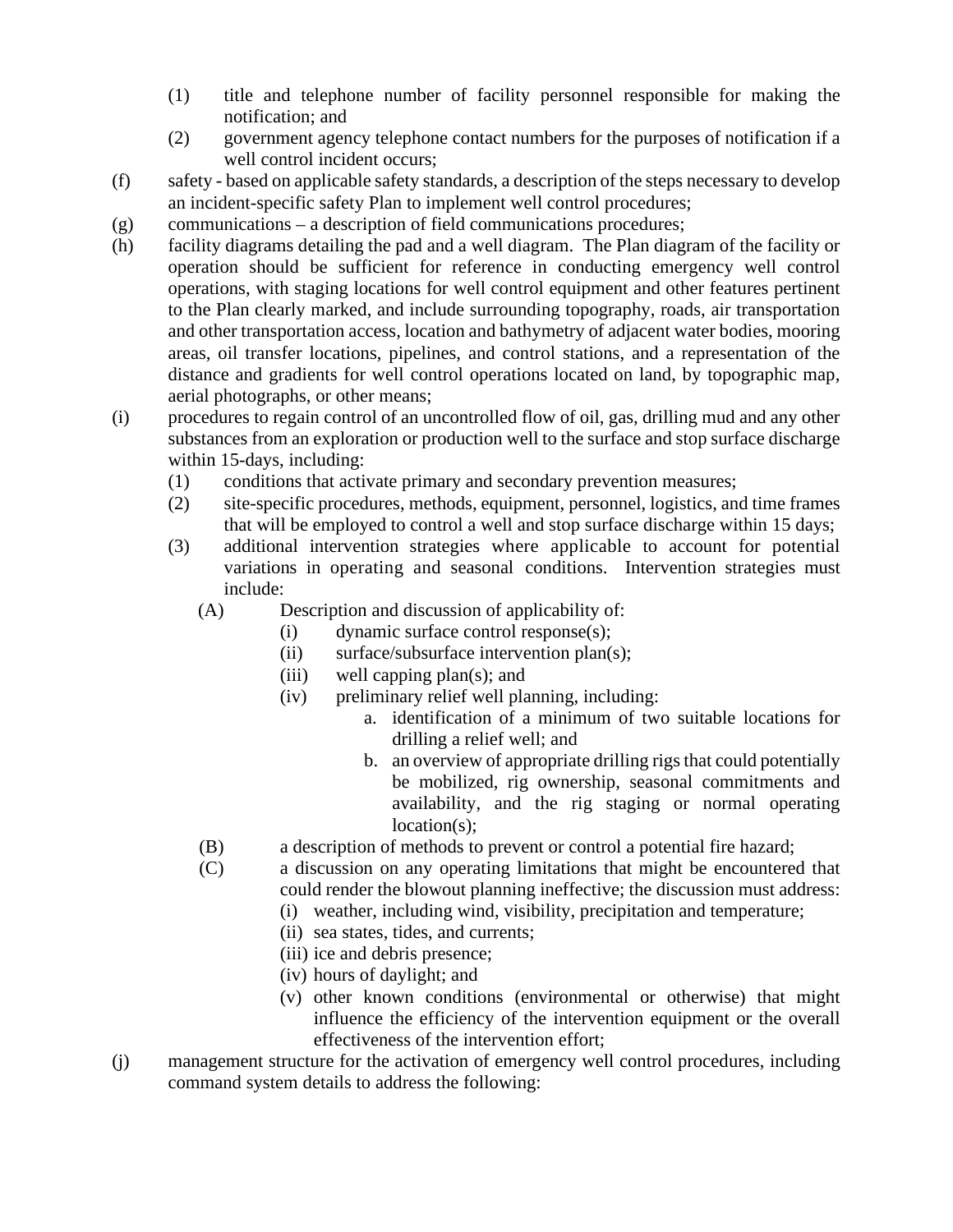- (1) a description of the command system to be used in response to a loss of well control, including the title, address, telephone number, and affiliation by company, agency, or local government of each person:
	- (A) this list must include command, fiscal, operations, planning, and logistics lead personnel;
	- (B) the command system must be compatible with the state's response structure outlined in the state master plan prepared under AS 46.04.200;
	- (C) the command system must be consistent with the operator's state-approved Oil Discharge Prevention and Contingency Plan; and
	- (D) clearly identify the integration of source control operations within the management structure;
- (k) emergency well control equipment a complete list of contracted or other well blowout control related equipment to meet the 15-day requirement to have the well under control; the list must include:
	- (1) the location, inventory, and ownership of the equipment;
	- (2) the time frame for delivery and startup of emergency well control equipment and trained personnel located outside the facility's primary region of operation;
	- (3) the pressure rating and pressure test certification, temperature capacity/limitations/derating protocol and operational characteristics for each item;
	- (4) each rig designated for emergency well control operations, including drilling, coil tubing, snubbing, and workover rigs;
	- (5) information on additional rigs and equipment available from other sources for blowout control operations, including, if applicable, procedures for inventorying, training personnel, and equipping rigs;
	- (6) identification of all permits, approvals, or authorizations necessary to transport, stage, and operate emergency well control equipment and implement emergency well control operations, inclusive of relief well drilling, and the timeline for obtaining them;
- (l) logistical support detail identification of aircraft, vessels, and other means that may be used to transport equipment and personnel to support emergency well control operations, including information on operational limitations, ownership, and availability of the identified means of transport;
- (m) deployment strategies a description and chronology of the proposed actions that may be taken to respond to a loss of well control incident, including:
	- (1) procedures for the transport of equipment, personnel, and other resources to the uncontrolled well or surface blowout site, including plans for alternative methods in adverse weather conditions;
	- (2) if the operator is not the emergency well control contractor, procedures to notify and mobilize the emergency well control contractor identified in the plan, including a description of the interim actions that the operator will perform until the emergency well control contractor identified in the plan initiates efforts to regain source control of the blowout; and
	- (3) a description of methods to prevent or control a potential fire hazard;
- (n) emergency well control contractor information if a plan holder proposes to use the services of an emergency well control contractor, the plan holder shall include a correct and complete list, with name, address, telephone number, and affiliation by company, and for each contract, a statement signed by the plan holder and the emergency well control contractor attesting to the AOGCC that the contract: